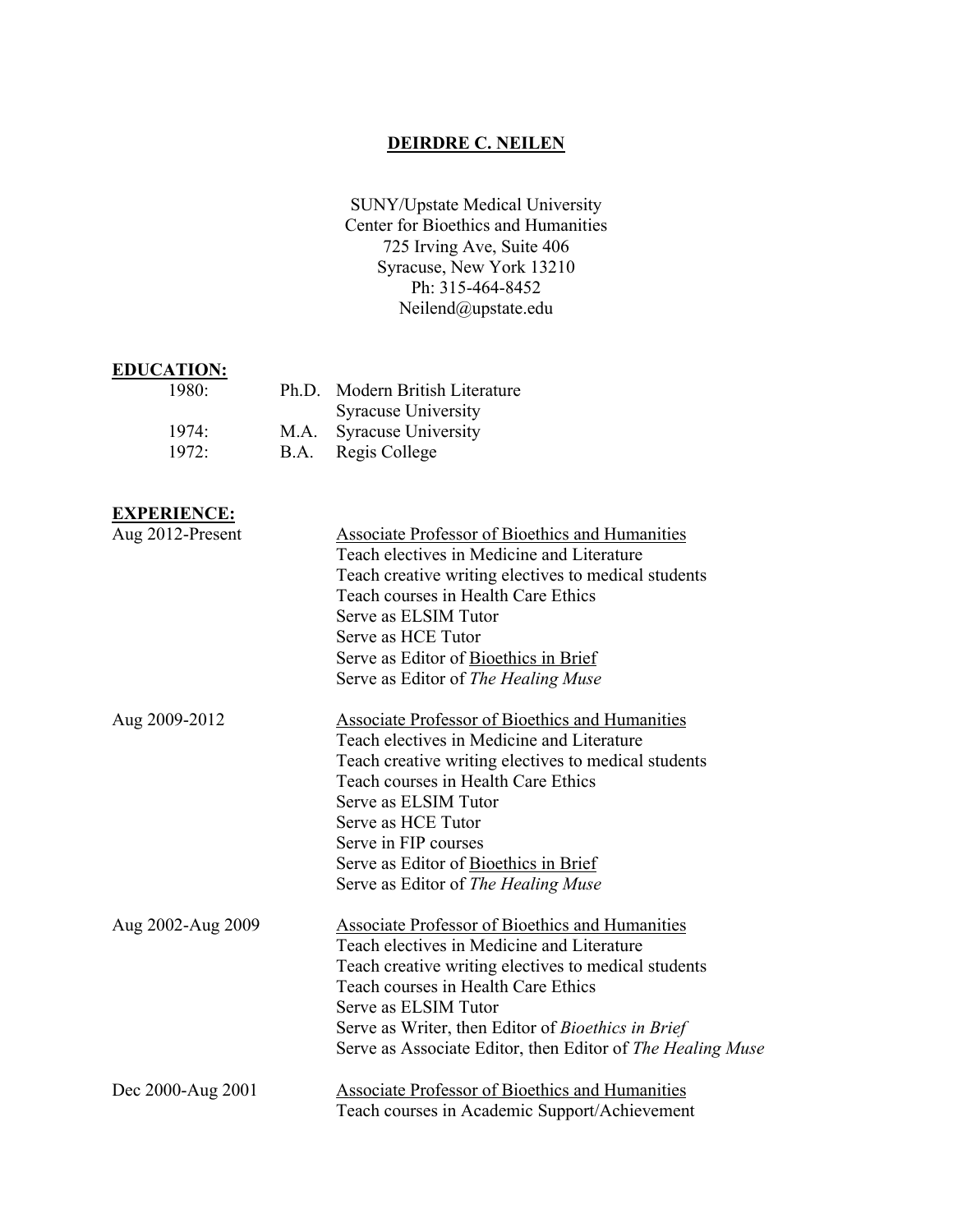|           | Teach courses in Health Care Ethics<br>Teach courses in Multicultural Medicine<br>Academic Advisor for students in 4 colleges                                                                                                                                                                                                                                                                                                                                                                                                                 |
|-----------|-----------------------------------------------------------------------------------------------------------------------------------------------------------------------------------------------------------------------------------------------------------------------------------------------------------------------------------------------------------------------------------------------------------------------------------------------------------------------------------------------------------------------------------------------|
| 1996-2000 | <b>Associate Professor/Director of Tutoring</b><br>College of Health Professions/SUNY<br>Minority Medical Students Academic Achievement Program<br>Teach Curriculum Planning; Teaching Methods; Multiculturalism<br>Teach courses in Introductory Composition & Literature<br>Teach upper-division Humanities; Professional Writing<br>Preceptor in College of Medicine's "Medicine & Society" program<br>Provide workshops on study skills for all 4 colleges<br>Serve as academic advisor for students in CHP, COM, and CON                 |
| 1995-92   | <b>Assistant Professor/Director of Tutoring</b><br>Teach upper division Humanities: Film & Lit; Creative Writing<br>Teach Introductory Composition & Literature<br>Teach advanced Professional Writing; Curriculum Planning<br>Develop and each course on Pluralism: The American Experience<br>Coordinate and Develop Tutoring services program<br>Preceptor in Medicine and Society course<br><b>Study Skills Coordinator</b>                                                                                                               |
| 1994-87   | <b>Assistant Professor/Director of Tutoring</b><br>Project 90: College of Medicine's Study Skills Coordinator<br>Workshops for students: College of Medicine<br>Teach upper division Humanities: Film & Lit; Creative Writing<br>Teach Introductory Composition & Literature<br>Teach advanced Professional Writing; Curriculum Planning<br>Develop and teach course on Pluralism: The American Experience<br>Coordinate and Develop Tutoring services program<br>Preceptor in Medicine and Society course<br><b>Study Skills Coordinator</b> |
| 1994-85   | <b>Assistant Professor/Director of Tutoring</b><br>Foreign Student Liaison Officer: Graduate School<br>Teach introductory Composition and Literature<br>Teach Ethics; Film & Lit; Study Skills                                                                                                                                                                                                                                                                                                                                                |
| 1989-87   | <b>Adjunct Assistant Professor (1984)</b><br>Teach upper division Humanities: Ethics/Film & Lit<br>Teach introductory English: composition / literature<br>Coordinate tutoring services<br>Evaluate tutors; conduct workshops                                                                                                                                                                                                                                                                                                                 |
| 1994-85   | <b>Tutor Coordinator</b><br>Establish tutoring programs in College of Health Professions<br>Coordinate faculty involvement and peer tutors                                                                                                                                                                                                                                                                                                                                                                                                    |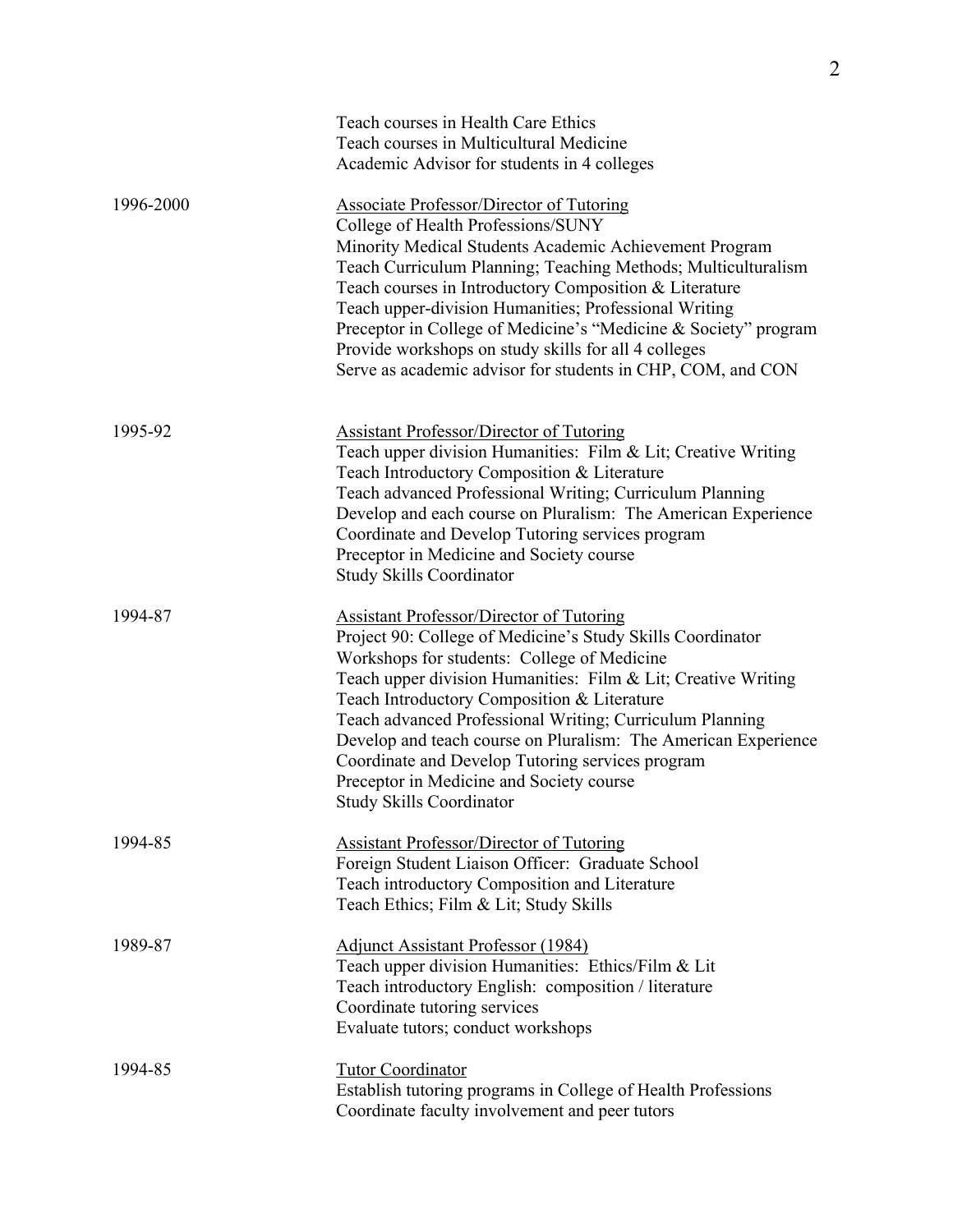| 1985-76 | Coordinator of English Program               |
|---------|----------------------------------------------|
|         | University College of Syracuse University    |
|         | Supervise faculty $(4)$ and tutors $(3)$     |
|         | Coordinate support services, workshops       |
|         | Maintain student records                     |
|         | <b>Teach Adult Time Management Workshops</b> |
|         | Teach composition and literature             |

# **HONORS/AWARDS:**

| 2005: | Finalist, PHOEBE Winter Fiction Contest (George Mason University)                                                  |
|-------|--------------------------------------------------------------------------------------------------------------------|
| 2001: | Featured Educator in national magazine article of the COLLEGE<br>BOARD: "Unsung Heroes," Fall, 2001.               |
| 2001: | Distinguished Speaker for Convocation, College of Health<br>Professions, SUNY Upstate Medical University, May 2001 |
| 2000: | President's Award for Affirmative Action                                                                           |
| 2000: | Chosen Faculty Marshal by Class of 2000                                                                            |
| 1996: | Chosen Faculty Marshal by Class of 1996                                                                            |
| 1995: | Certificate of Recognition from Multicultural Graduate Students,<br>College of Medicine, May.                      |
|       | SNMA (Students National Medical Association) Citation for Service<br>Minority Recruitment Program, February.       |
| 1994: | Honorable Mention, Writer's Digest Literary Short Story Competition                                                |
|       | Minority Recruitment Program Citation for Service, SNMA, February.                                                 |
|       | Honorable Mention, Hemingway Short Story Contest                                                                   |
| 1993: | Third Place, White Eagle Press Long Fiction Contest                                                                |
| 1992: | Chosen Faculty Marshal by Class of 1992<br>Book Review Board, University of Oklahoma, World Literature Today       |
| 1991: | The President's Award for Excellence in Teaching<br><b>SUNY Health Science Center</b>                              |
| 1989: | Third Prize in Fiction<br>NEW LETTERS National Fiction Competition<br>University of Missouri/Kansas City           |
| 1989  | Invited to serve as Regular Reviewer, NEW LETTERS                                                                  |
|       |                                                                                                                    |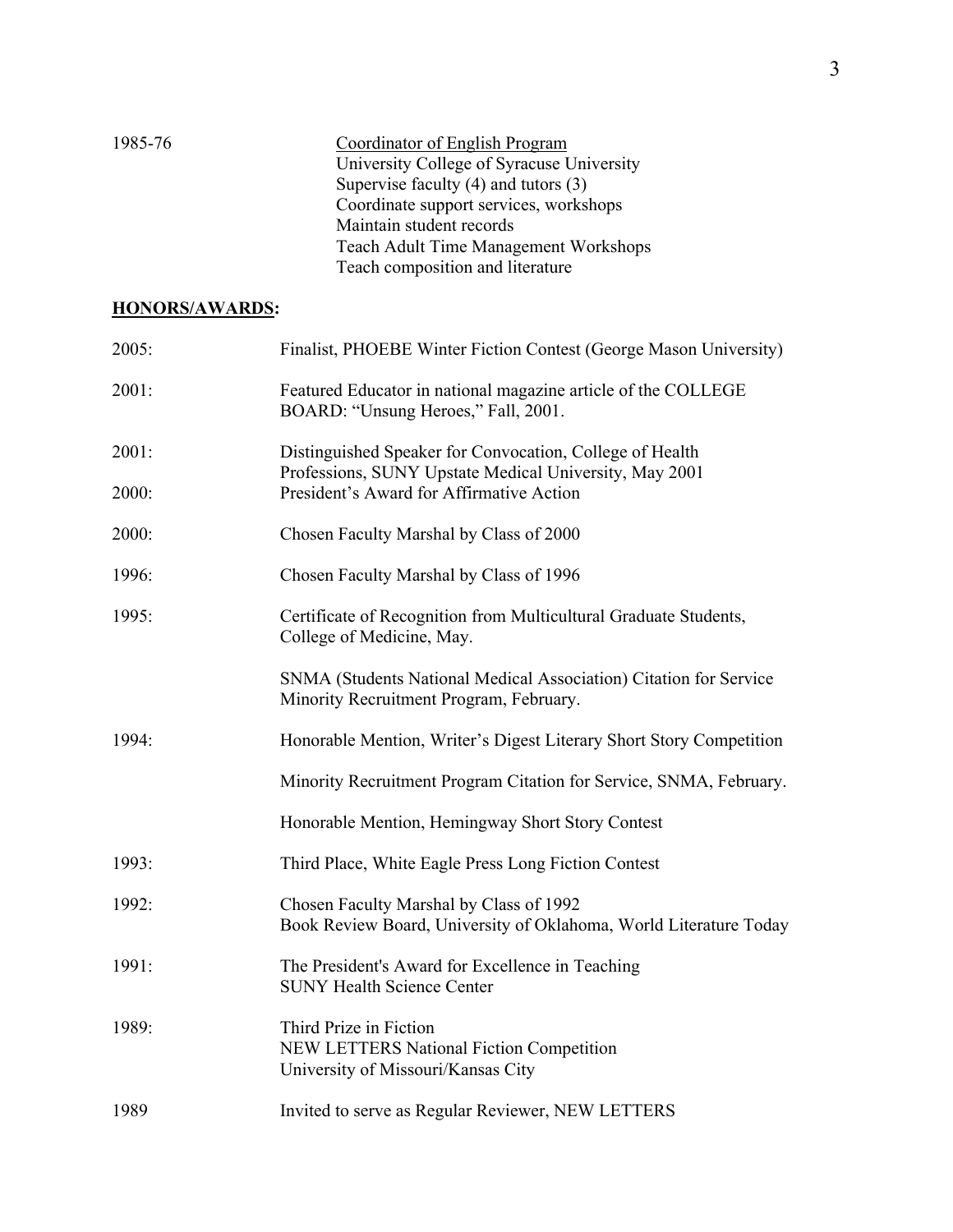|       | University of Missouri/Kansas City                                                                     |
|-------|--------------------------------------------------------------------------------------------------------|
| 1989: | Contributing Editor: Syracuse NEW TIMES                                                                |
| 1988: | Professional Recognition Award<br><b>SYRACUSE PRESS CLUB</b><br>Honorable Mention in Criticism         |
| 1986: | Contributing Editor<br>TRIVIA: A JOURNAL OF IDEAS (Amherst, MA)                                        |
| 1981: | Outstanding Teacher in Adult Education<br>Syracuse University/University College<br>Alpha Sigma Lambda |

# **GRANTS:**

| 2010: | Friend in Deed grant through Advocates, \$2500 to distribute 250 copies of<br>Muse 10 to patients at Joslin Center.                                                     |
|-------|-------------------------------------------------------------------------------------------------------------------------------------------------------------------------|
| 2007: | Friend in Deed grant to help produce and distribute <i>The Healing Muse</i> to<br>cancer patients at ROC and Radiation Department of UH. (\$15,000 over three<br>years) |
| 2005: | UUP grant (\$950) for professional development, attendance at<br>Northeast Modern Language Association conference March 2005, Boston.                                   |
| 2001: | UUP grant $(\$1,000)$ for professional development on integrating arts into<br>medical settings.                                                                        |
| 1994: | Term Faculty Development Award, UUP/PDQWL to conduct research on<br>multicultural literature, art, and film in New York City, June 17-19.                               |
| 1993: | Term Faculty Development Award, UUP/PDQWL, National Women's<br>Studies Association Conference in Washington, DC, June 16-20.                                            |
| 1990: | New Faculty Development Award, UUP/PDQWL to attend conference on<br>Study Skills in Boston, August 5-8.                                                                 |

# **PAPERS PRESENTED:**

"Medical Literary Journals: Challenging Orthodoxy through Authenticity" panel organizer and presenter at ASBH national meeting, October 29, 2006 in Denver, CO.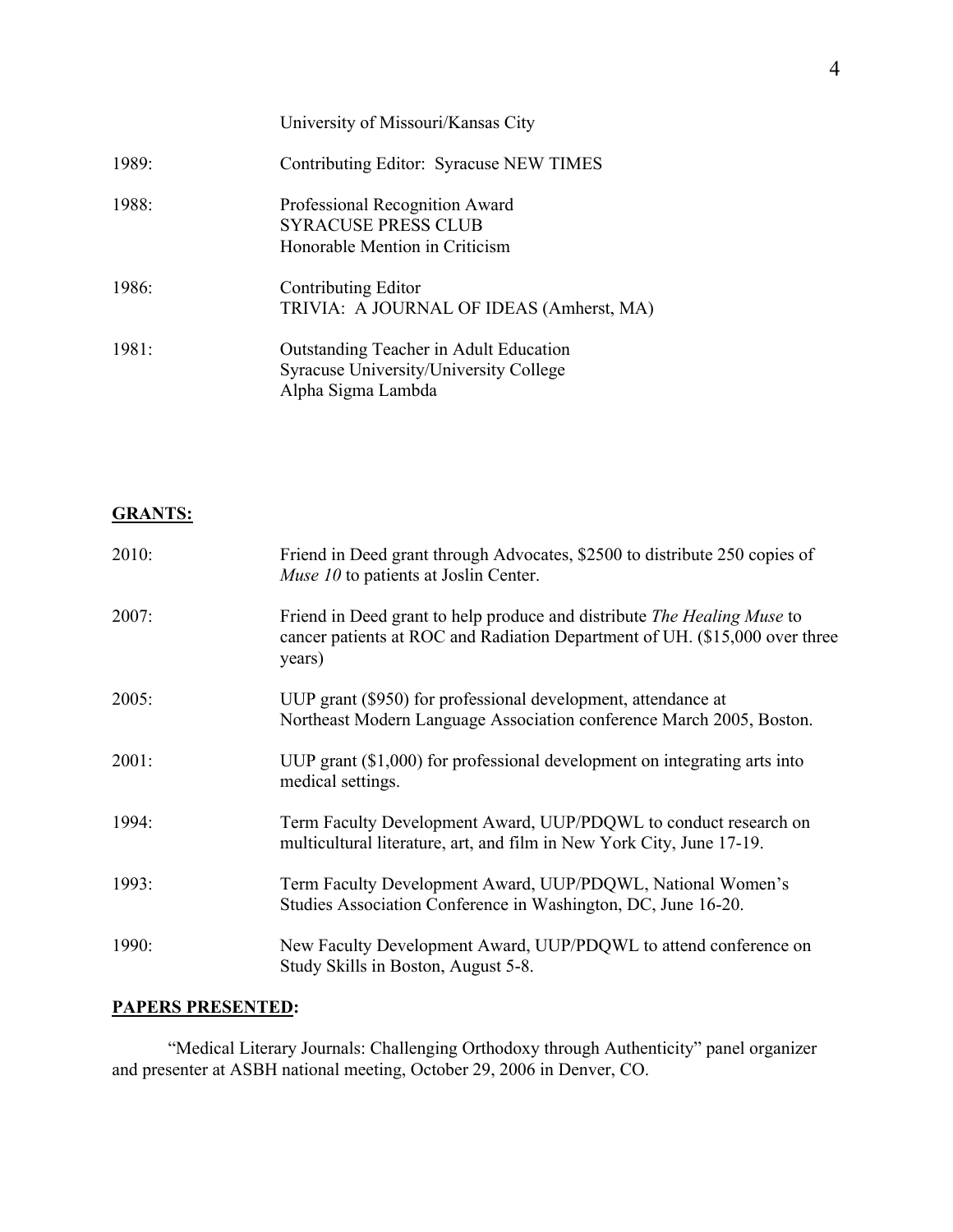**"***The Diving Bell and the Butterfly*: Redefining Cure in Medicine" Strategies for Ameliorating Patient Suffering in the Healthcare Setting panel, ASBH national meeting, October 23, 2005, Washington, DC.

"Telling My Father," Family Matters panel, Northeast Modern Language Association, April 1999, Pittsburgh, PA.

"Callie Khouri's Rebellious Women," Northeast Modern Language Association, April 19, 1996, Montreal, Canada.

"Feminist Satire in the USA," American Humor panel at Northeast Modern Language Association, April 1995, in Boston.

"And on the Third Day: Bringing Retention Efforts into the Classroom," at The Small College Conference in Mystic, Connecticut, November 9, 1991.

"My Grey Panther," reading for Fiction Panel of the Northeast Modern Language Association in Hartford, CT, April 6, 1991.

"The Successful Student: Orientation and Study Skills," at The Small College Conference in Baltimore, MD, November 13, 1990.

"Film Studies: The Female Spectator and 'Working Girls,'" for MELUS (Multi-Ethnic Literature in the United States) at University of Massachusetts/Amherst, April 16, 1988.

"Pink Collar Scholars: Older Women & the College Experience," for National Women's Studies Association of NYS at SUNY/Oswego, April 1985.

"Virginia Woolf and the Modern Novel," at Cazenovia College, Women's Writers' Center, April 1982.

## **PRESENTATIONS/WORKSHOPS DESIGNED & CONDUCTED**:

"Physicians and Writing" for Medical Alumni Workshop, Sept. 21, 2018

"Muse 18" at Wells College in Aurora NY Oct. 30, 2018

"Round & Ripe & Wise" Out of Bounds radio interview Ithaca NY Nov 30, 2018

"Muse 18" at Schweinfurth Arts Center Auburn NY April 11, 2019

"Muse 18" at Philomathic Library in Trumansburg NY May 18, 2019

"Muse 18" at Buffalo St. Books in Ithaca NY May 19, 2019

Continuation of blog http://thehealingmusecafe.blogspot.com

Continuation of weekly readings at http://blogs.upstate.edu/healthlinkonair

"Muse 17" for U. Philomathic Library in Trumansburg May 17, 2018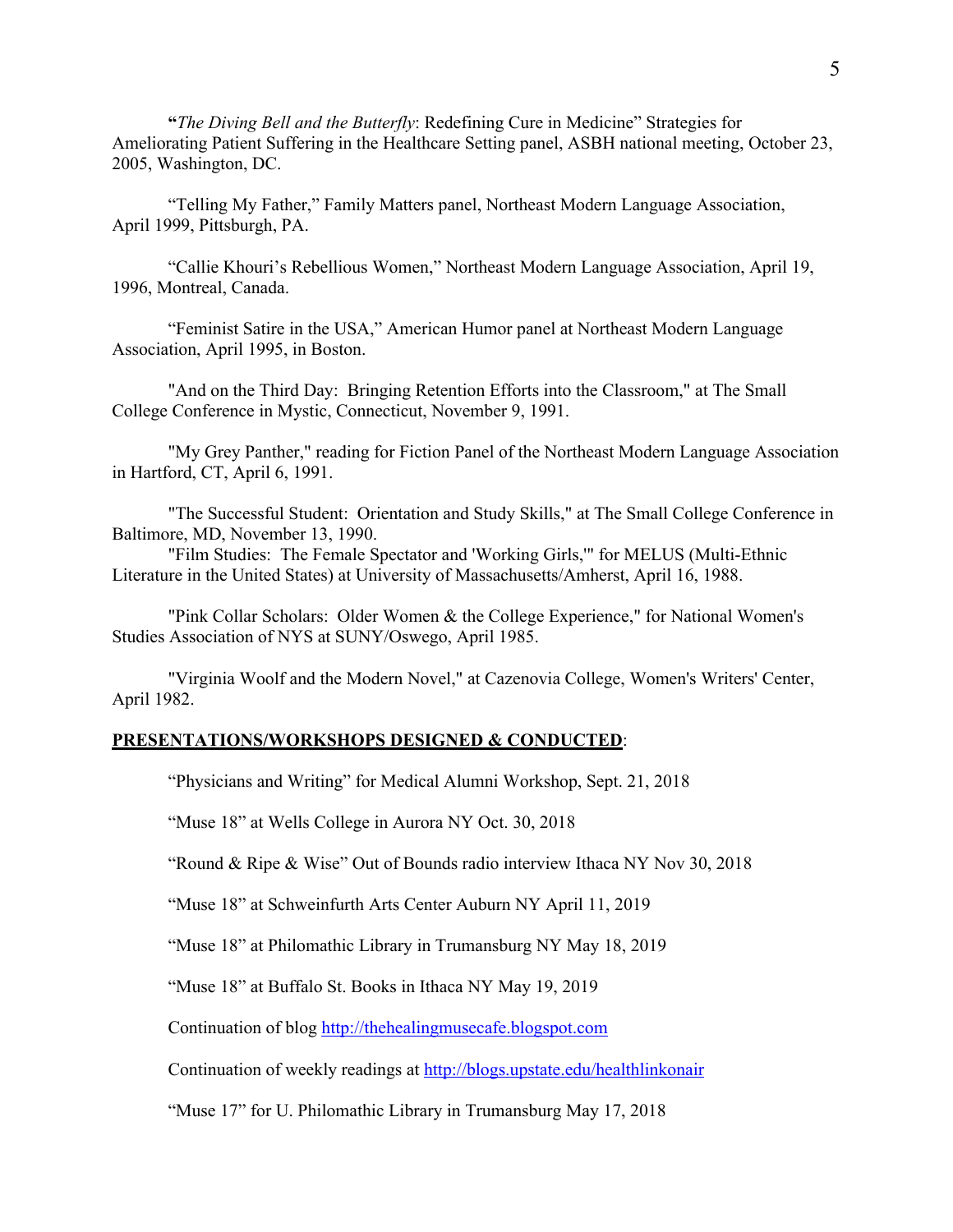"Muse 17" for Schweinfurth Arts Center in Auburn May 10, 2018

"Medicine and Healing" for Spring Writes Festival in Ithaca May 6, 2018

"Muse 17" for Buffalo St. Books in Ithaca April 21, 2018

"Anyone Can Haiku" for Wellness Week in New Academic Building, Oct. 27, 2017

Healing Muse 17" for Wells College community in Aurora Oct. 26, 2017

"Defining the Good Life at the End of Life" for Bem Memorial Lecture, Hospicare, Ithaca Oct. 16, 2017.

"Physicians and Writing into Retirement" Workshop for Medical Alumni, Sept. 21, 2017

Continuation of monthly blog http://thehealingmusecafe.blogspot.com

Continuation of weekly readings at http://blogs.upstate.edu/healthlinkonair/ of Muse 2016 selections.

Writing and Medicine: Muse 16 at Ulysses Philomathic Library Trumansburg NY May 4, 2017.

Writing and Healing: *Muse 16* at Buffalo Street Books, Ithaca NY April 23, 2017.

The Healing Arts: *Muse 16* at Schweinfurth Gallery, Auburn,NY April 8, 2017.

Celebrating *Muse 16*, Readings and Q and A with Editor at Wells College, Aurora NY October 27, 2016.

Physicians and Writing Workshop for Upstate Medical Alumni/ae in Syracuse NY September 15, 2016.

Continuation of weekly readings at http://blogs.upstate.edu/healthlinkonair/ of *Muse* 2015 selections.

"*The Healing Muse*: Writers' Conversation" Buffalo Street Books, Ithaca May 14, 2016.

"Healthy You, Healthy Ulysses Philatelic Library" in Trumansburg October 29, 2015.

"Celebrating *Muse 15* and Q and A with the Editor" at Wells College, Aurora October 22, 2015.

"Physicians, Reflecting, and Writing" at Medical Alumni Weekend, September 25, 2015 here at Upstate.

"*The Healing Muse* and Visual Art" at Schweinfurth Museum, Auburn, April 23, 2015.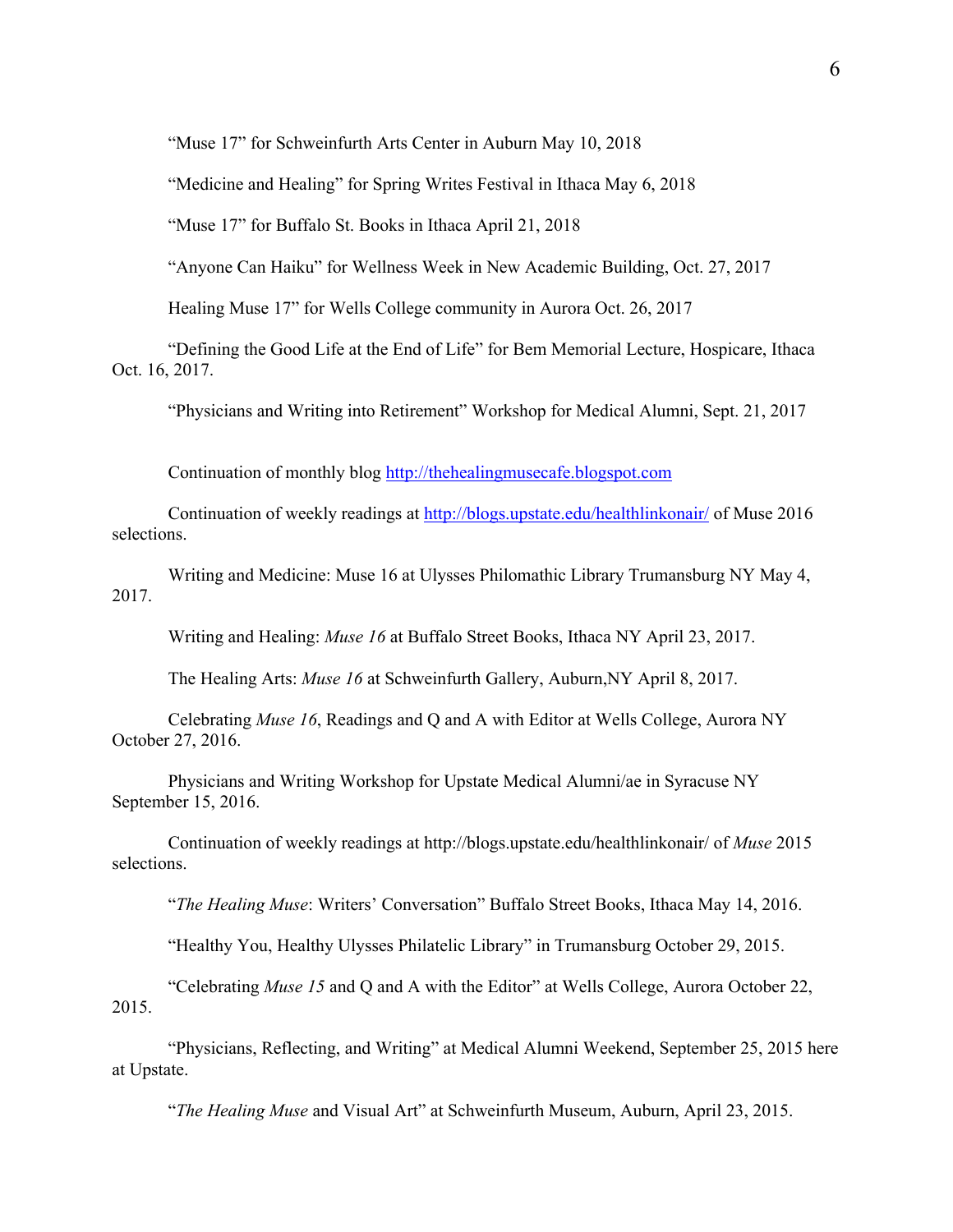"*The Healing Muse:* Exploring Illness and Writing" at Buffalo St. Books, Ithaca, April 12, 2015.

"Implicit Bias in Physicians: A Conversation" for National Medical Students Association, March 31, 2015, Setnor 3509-10.

"*The Healing Muse* 2014: New Narratives in Illness" at Wells College, November 13.

"Deepening the Connection between Patient and Physician: Narratives and Reflection" at Medical Alumni Weekend, September 19, 2014 here at Upstate.

"Questions and Answers: *The Muse* in Ithaca" at Buffalo St. Books, April 13, 2014.

"Literature on the Lake: *Muse* Writers in the Community" at Aurora Inn, March 31, 2014.

"*The Healing Muse*: Writers and Readers Discuss Healing," Wells College, November 14,

2013.

"Writing for a 'healing *Muse*" Challenges and Difficulties" to CNY Pen Women, October 17, 2014.

"Physicians, Writing, and Publishing," Medical Alumni Weekend, September 27, 2013.

Ongoing readings from *The Healing Muse* weekly now on Upstate's "HealthLink on Air every Sunday evening, 9 pm. August 2013- http://blogs.upstate.edu/healthlinkonair/category/thehealing-muse

"Readings from *The Muse*: from Illness to Printed Page" at Buffalo St. Books, Ithaca April 14, 2013.

"Literature on the Lake" in Aurora at Inns at Aurora, March 26, 2013.

Interview for Upstate's "HealthLink on Air" Wednesday March 13, 2013 "the importance of caregivers in healing" http://blogs.upstate.edu/healthlinkonair/category/bioethics-humanities/

Interview for Upstate's "HealthLink on Air" Friday, Dec 7, 2012 "introducing the Muse cover artist and accompanying poetry" http://blogs.upstate.edu/healthlinkonair/category/the-healingmuse/

Interview for Upstate's "HealthLink on Air" Friday Nov 23, 2012 "two poems and the lighter side of healing" http://blogs.upstate.edu/healthlinkonair/category/bioethics-humanities/

"*The Healing Muse*: Healing through Art" at Wells College, Nov 12, 2012.

"The Healing Muse: Who's Listening?" at Downtown Y Writers' Center, Oct 26, 2012.

"Medicine and Writing: Now Do I Have Time?" for College of Medicine, Alumni Weekend, September 21, 2012.

"*The Healing Muse:* Poetry and Medicine," Buffalo St. Books, Ithaca, April 15, 2012.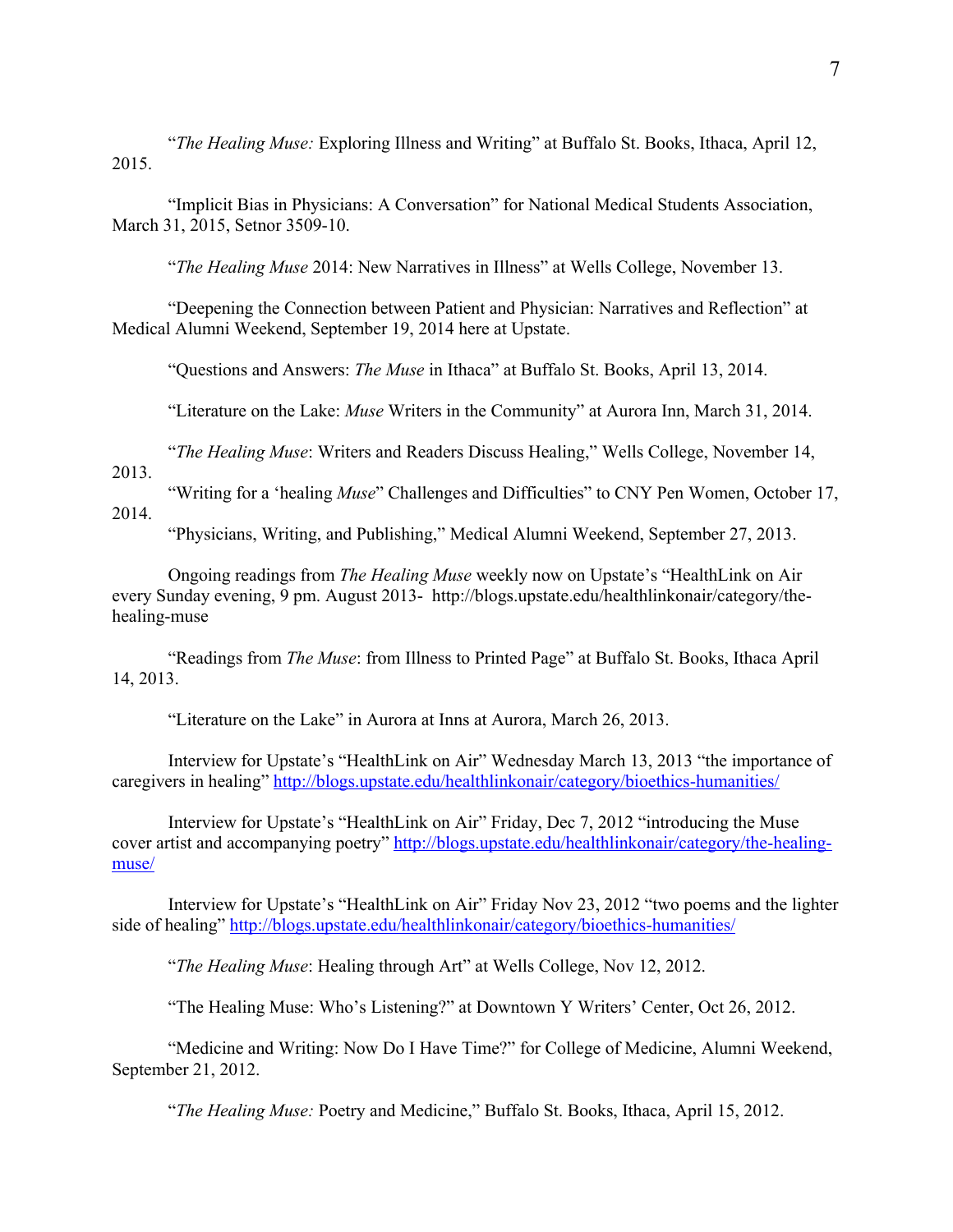"*The Healing Muse*: Healing through Art", Auburn Public Theater, March 29, 2011.

"Writing in Residency" for Pediatric Residents, February 17, 2012.

"*The Healing Muse*: Diagnosis and Dialogue," Wells College, November 3, 2011.

"Scholarship of Education and Practice," College of Nursing faculty, August 22, 2011.

"Writing the Medical Experience," College of Medicine, Alumni Weekend, September 23,

2011.

"Celebrating Local Poets" presented to Friends of Trumansburg Library, January 30, 2011.

"A Decade Later: The Healing Muse and Wells" November 1, 2010.

"Self-Reflection and Revelation: Writing about the Medical Experience," Medical Alumni Writing Seminar for Reunion Weekend, October 1, 2010.

"*The Healing Muse*: Reading and Conversation" presented to Friends of Trumansburg Library, May 18, 2010.

Interview for WRVO, public radio: "*The Healing Muse* and narrative medicine" http://www.publicbroadcasting.net/wrvo/news.newsmain?action=article&ARTICLE\_ID=1625849 March 19, 2010.

"Writing and Reflection in Medical Practice," given as part of Medical Alumni Association's weekend activities, October 2, 2009.

"*The Muse* and Healing: Writing for Caregivers," given as part of Clergy Day in University Hospital, June 11, 2009.

Interviews on http://www.upstate.edu/healthlinkonair/podcasts/index\_all.php Upstate's health link radio show, featuring excerpts from and conversation about *The Healing Muse*. March 1, 2009; March 28, 2009; April 18, 2009; May 30, 2009; July 12, 2009; July 19, 2009; August 23, 2009; October 04, 2009; November 29, 2009; December 20, 2009; February 21, 2010; May 23, 2010; November 7, 2010; January 30, 2011; April 10, 2011.

Video http://media.upstate.edu:81/ramgen/upstatemag/upmag0209.rm completed February 2009 about *The Healing Muse* and the Center's writing contest. Now in process of being captioned so it can be made available on our websites for the public.

"Cultural Diversity and Health Care Access" to Amy Campbell's Health Care Ethics class (CBHX320), March 19, 2009.

"The Literature of Healing" for OASIS at Shoppingtown, February 19, 2009.

*The Healing Muse* readings and conversation at Wells College, MacMillan Hall, open to the college and the public, November 6, 2008.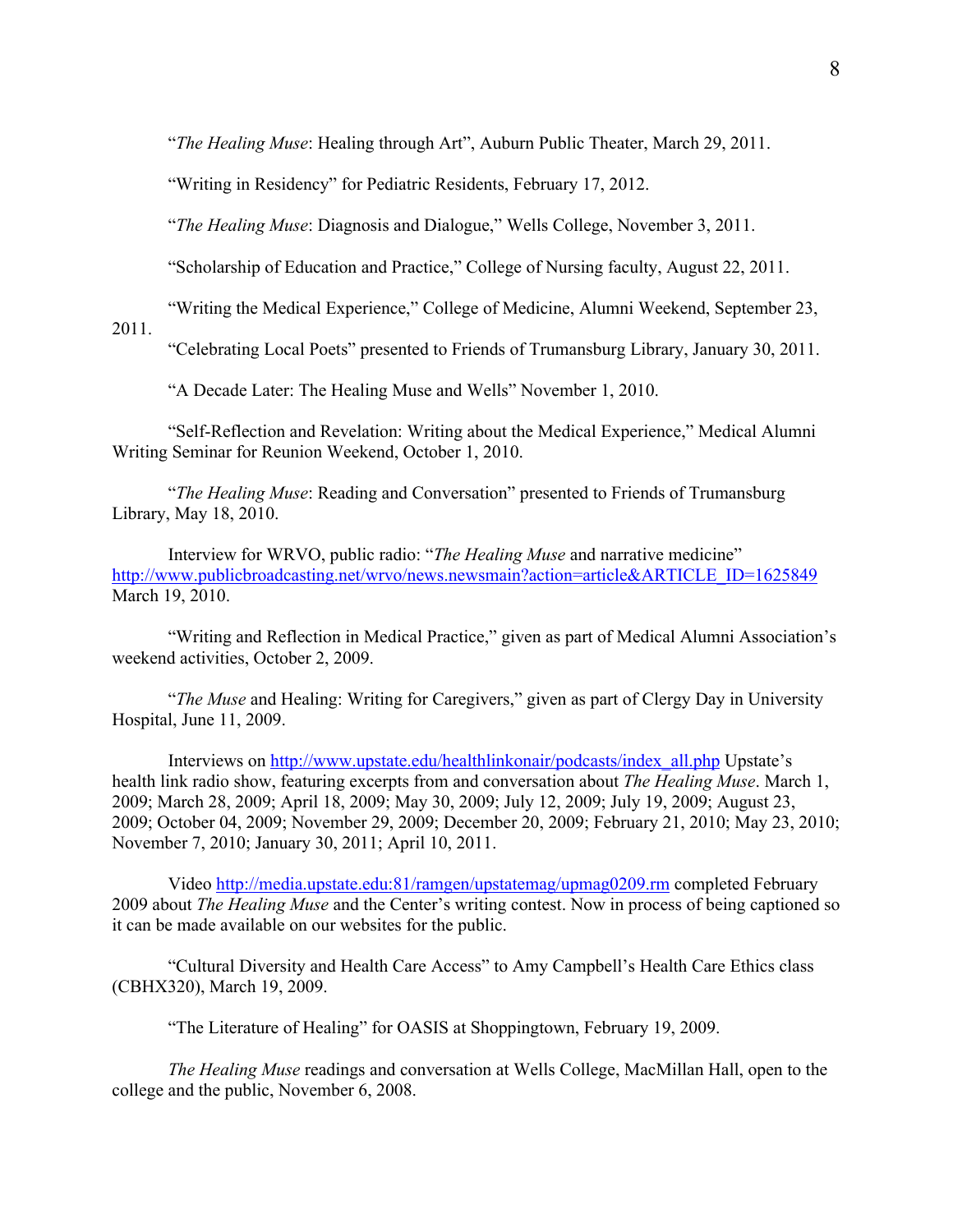"Deepening the Connection: Physicians and Writing" given as part of Medical Alumni Association's weekend activities, September 19, 2008.

"Disparities in Access and Delivery" given to Social Medicine Elective class, February 19, 2008.

"Culture and Health Care: Using Case Studies to Improve Understanding" to Health Care Ethics class composed of CHP and CON students, January 30, 2008.

"Medical Creative Writing: Educating the Public, Energizing the Physician" presented as part of the Medical Alumni Association's reunion weekend, September 28, 2007.

*The Healing Muse* at Wells College, Macmillan Hall, November 6, 2007, open to the public.

*The Healing Muse* at Wells College, Macmillan Hall, March 27, 2007 open to public and the college's writing students.

"Poverty, Race, and Education: Effects on Health and Access" to Social Medicine Elective for MS students, January 23, 2007.

"Writing and Publishing in Nursing," for Upstate's College of Nursing faculty, January 12, 2007 in Syracuse.

"Writing and Medicine: Two Professions, One Practitioner" for Humanistics Club at 5299 WH September 21, 2006/

"Deepening the Connection: Creative Writing and Medical Practice" writing workshop presented as part of Alumni Weekend for Medical Alumni Association, September 8, 2006.

"Death in Literature and Movies" for Greater Upstate New York Chapter of the Association for Death Education and Counseling, June 28, 2006 at Hospice of Central New York.

"Creative Writing Workshop for Neurology and Neurosurgery Residents" January 27, 2006 at Dr. Deborah Young Bradshaw's home in Jamesville, NY.

"Expanding Perspectives: Universal Themes and Consistent Threads" panelist for VA Ethics Conference, December 6 and 7, 2005, Wyndham Hotel, East Syracuse, NY.

"Once Upon a Time: Fairy Tales, Med School, and Other Happy Endings," lecture invited by Humanistics Club, November 15, 2005. Ninth floor WH.

"Physicians and Writing: Workshop for Medical Alumni" part of the Medical Alumni Awards presentation, September 16, 2005. Upstate Library, Rm. 318.

"No Happy Ending: Literature's Place in Medical Practice and Medical Ethics," Center Seminar, September 2, 2005. CBH.

"The Poetry of BA St. Andrews," Wells College, March 1, 2005.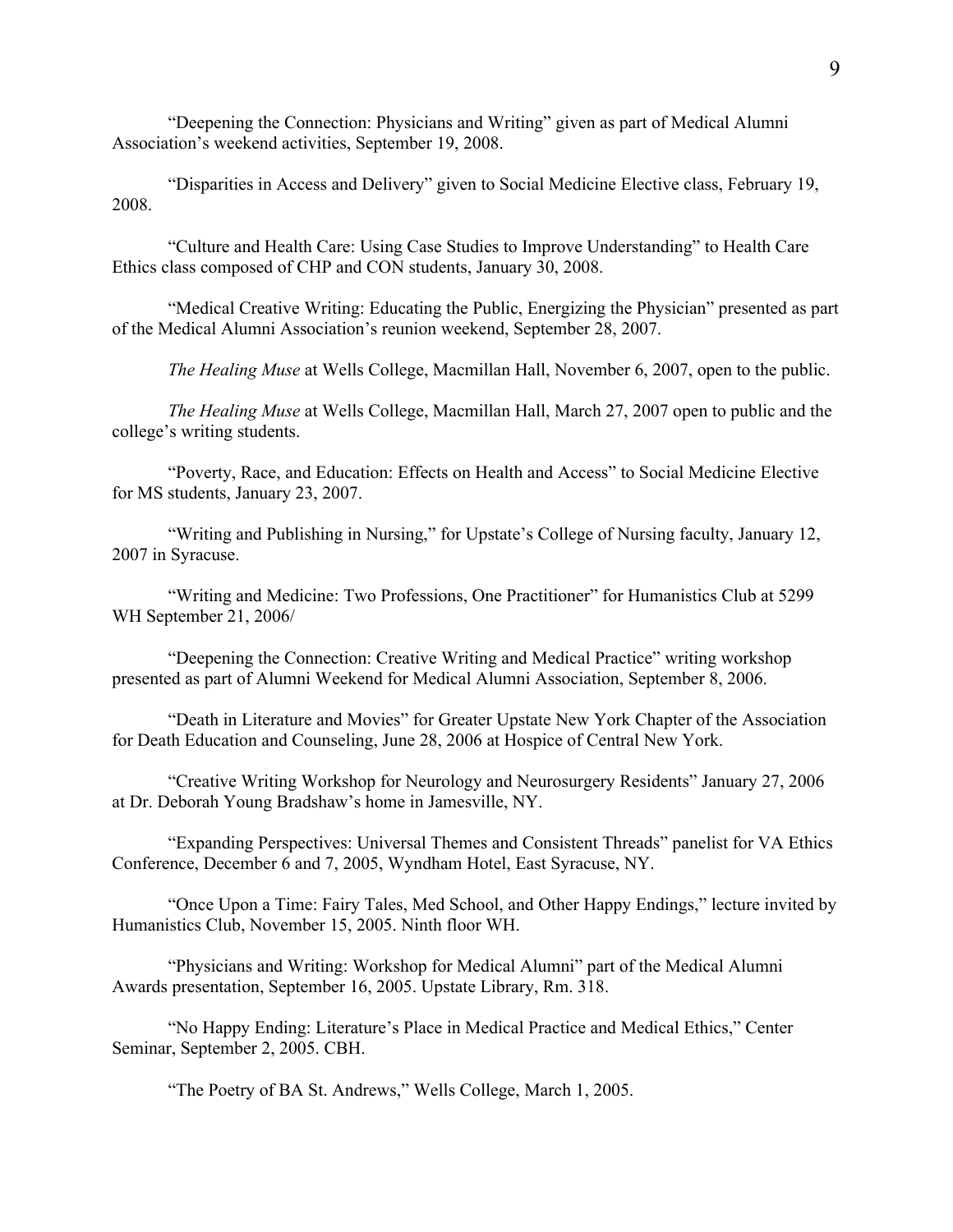"Visiting Mr. Green," Syracuse Stage and Hospice, panelist, February 15 and February 17, 2005.

"Bioethics and Medical Decisions," invited lecturer Syracuse Nichiren Buddhist chapter, February 12, 2005.

"Multicultural Literature" lecture for Family Medicine elective, January 12, 2005.

"What's YOUR Story?" lecturer, Humanistic Values Series, December 6, 2004.

"Physicians and Writing: Using Art to Elucidate Medicine," workshop leader for medical alumni during Alumni Reunion Weekend, October 1, 2004.

"Marriage Symposium" invited panelist, Syracuse University and Syracuse Stage, September 19, 2004.

"Access to Health Care," invited speaker Diversity Club, medical students UMU, September 15, 2004.

"Building Community Through Writing" presented to SUNY Faculty Senate, Syracuse, April 22, 2004.

"Celebrating BA St. Andrews' Poetry" presented at Wells College, February 15, 2003.

"Physicians and Writing" presented as part of Medical Alumni Weekend, September 15, 2003.

"Mentoring Students Properly" presented as part of Faculty Development Seminars, April 22, 2003.

"Ethical Dilemmas Raised in Mary Shelley's *Frankenstein*" April 16, 2003, open forum sponsored by Library's grant.

"Suggestions for Curricular Additions in Medical Education and Cultural Competence" to Cultural Competency Subcommittee of EPC, November 2002.

"Cultural Competence in Medical Education" for Works in Progress to faculty in CBH, March 2002.

"What Med Students Need to Succeed," for The Advisory Deans, College of Medicine, February 2002.

""What is Bioethics?" for Honor Students at WELLWOOD/EAGLE HILL, Manlius Public Schools, December, 2001.

"Goals and Grit: How to Navigate PT" for Orientation June 2001.

"Get A Life" invited speaker for Wellness Week, PT and MS students UMU, Nov. 2000.

"Unique Challenges, Special Opportunities" for SNMA students Jan 2001, Oct. 2000.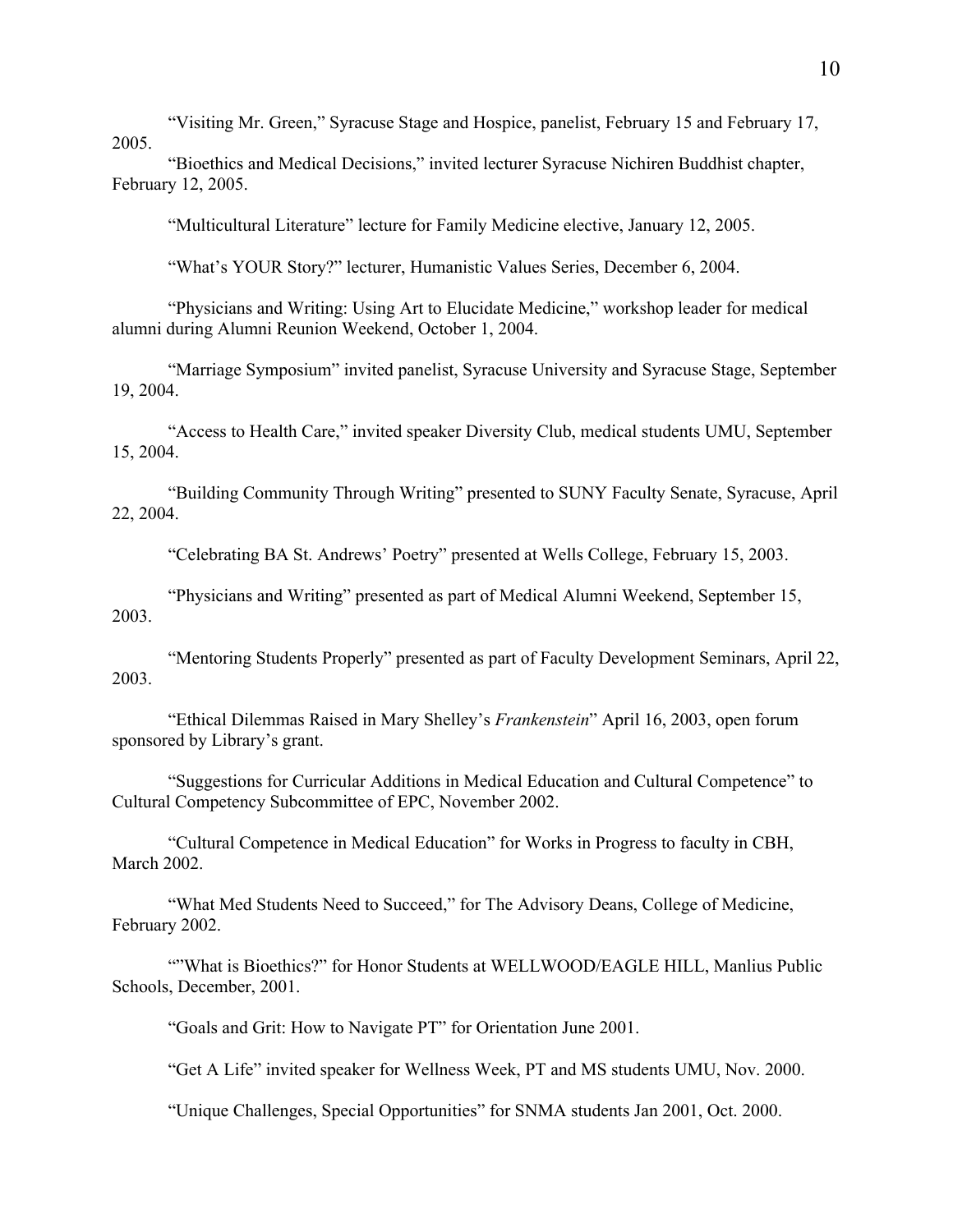"Study Skills Seminars." Special workshop series for students in College of Health Professions, College of Medicine, College of Nursing, College of Graduate Studies, presented each fall and spring in Clark Tower.

"I Got In! Now What?" Academic preparation lecture for in-coming Physical Therapy students, June 6, 1997.

"Medical School's Maze: A Road Map/" Academic achievement introductory lecture given to College of Medicine incoming students, June 9, 1997.

Keynote Workshop: "Burned-out Educators: Catching Fire Again," April 9, 1997 for Association for Educators in Radiologic Technology, New York State, Lake George, NY.

"The Adult Learner/Adult Teacher: When Authorities Collide," given to Association of Educators in Radiologic Technology of the State of New York, April 29, 1993, in Freehold, New York.

"Time Management and Successful Preparation for the Boards," for sophomore medical students, SUNY/College of Medicine, February 24, 1993.

"What Do I Want?" given to high school PREP students, February 13, 1993. Invited by SUNY/ Student National Medical Association.

"Success Begins Now," given to High School PREP program at SUNY Health Science Center at Syracuse, February 8, 1992. Invited by Student National Medical Association.

"Lunch Bunch," informal study skills workshops given with Dr. Brett Steenbarger on Thursdays in February and March, 1992, to encourage and motivate students to study more efficiently.

"Underprepared Students: Challenges and Possibilities," to Nursing Faculty at Central Technical Vocational School, April 3, 1992.

Keynote speaker. "Success in the First Year," given to incoming students at Wells College in Aurora, New York, August 31, 1991.

"Incorporating Study Skills Within the Classroom," all day workshop for nursing instructors at Central Technical Vocational School in Syracuse, July 31, 1991.

## **PUBLICATIONS: FICTION and CREATIVE NON-FICTION:**

"Special Delivery" in *the Examined Life Journal*, U of IA Carver College of Medicine, Vol. 3, No. 1, Fall 2013, pp. 13-24.

"An Interview with Deirdre Neilen" in SEMINARY RIDGE REVIEW 13:2 Spring 2011, pp. 113-118.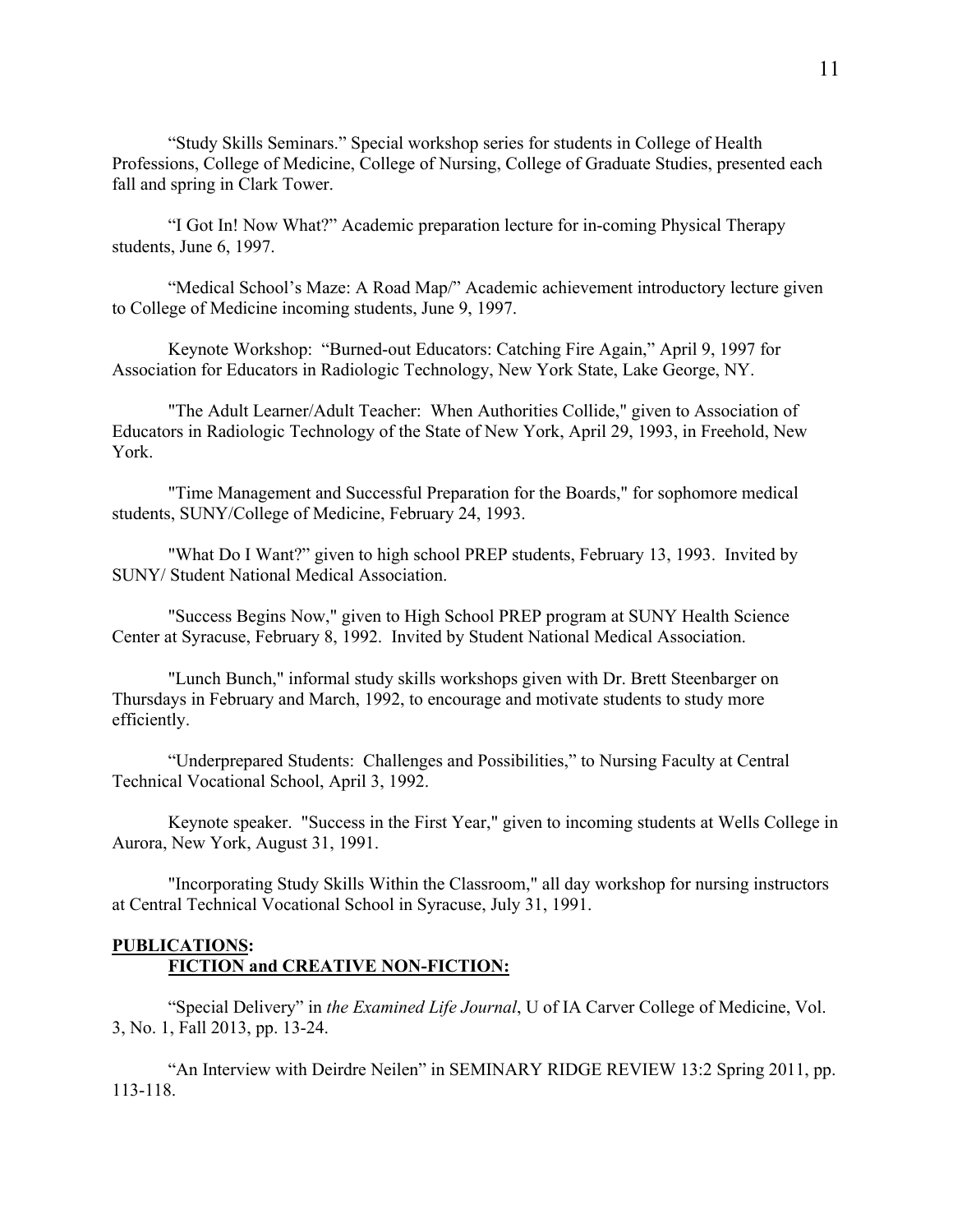"Dancing Dragons," in BLOOD AND THUNDER Issue 9, Fall 2009, University of Oklahoma, pp. 25-27.

"What" in ARS MEDICA: A Journal of Medicine, The Arts, and Humanities, Vol. 5, No. 2, Spring 2009, University of Toronto Press, pp.171-175.

"Occupational Therapy" accepted for publication in an anthology called Doctor-Patient Dialogue, forthcoming late 2009.

"Welcome, Lucky Citizen" in THE RAMBLER, July-August 2008, Vol. 5, No. 4, Chapel Hill, NC, pp. 6-9.

"Family Planning" in OUT OF LINE, ed. Sam Longmire, Garden House Press, Trenton, OH, January 2007, pp. 72-79.

"Dying by Inches" in BLOOD AND THUNDER: Musings on the Art of Medicine (U of OK), Fall 2006, pp. 135-136.

"Kitchen Dancing," in PAPER STREET, Vol. II, No. 1, Spring 2005, pp. 49-54.

"The Room," in THE HEALING MUSE, Vol. 2, No.1, Fall 2002.

"Tomboy," in CELEBRATING VOICES, Vol. 2, No. 4, Winter 2000

"Repairs," in LIGURORIAN, September 1999, pp. 31-33.

"Telling My Father," in AT OUR CORE: Women Writing About Power, ed. Sandra Halderman Martz, 1998. Paper-Mache Press. pp. 129-134.

"Name Day" PHOEBE, Spring, 1994, Vol. 6, No.1, pp.69-75.

"Tidings," AMERICAN WAY, October 15, 1993, Vol. 26, No. 20, pp. 88-94 and 103.

"Night Moves," PHOEBE, Spring, 1993, Vol. 5, No. 1, pp. 82-88.

"The Story Man," AMERICAN WAY, March 15, 1993, Vol. 26, No. 6, pp. 88-91.

"My Grey Panther," in THE SUCARNOCHEE REVIEW, Vol. X, 1992, pp. 35-40.

"Chicken Little," in THE LITTLE MAGAZINE, Vol. 16 (May 1990), pp. 68-75.

"Call It Nineveh," in NEW LETTERS (University of Missouri/Kansas City), Vol. 55, No. 2 (Winter) 1989, pp. 113-131.

"Left is a Westerly Direction," in NORTHEAST MAGAZINE," (Dec. 29, 1985) pp. 11-17.

## **SCHOLARLY REVIEWS & ESSAY**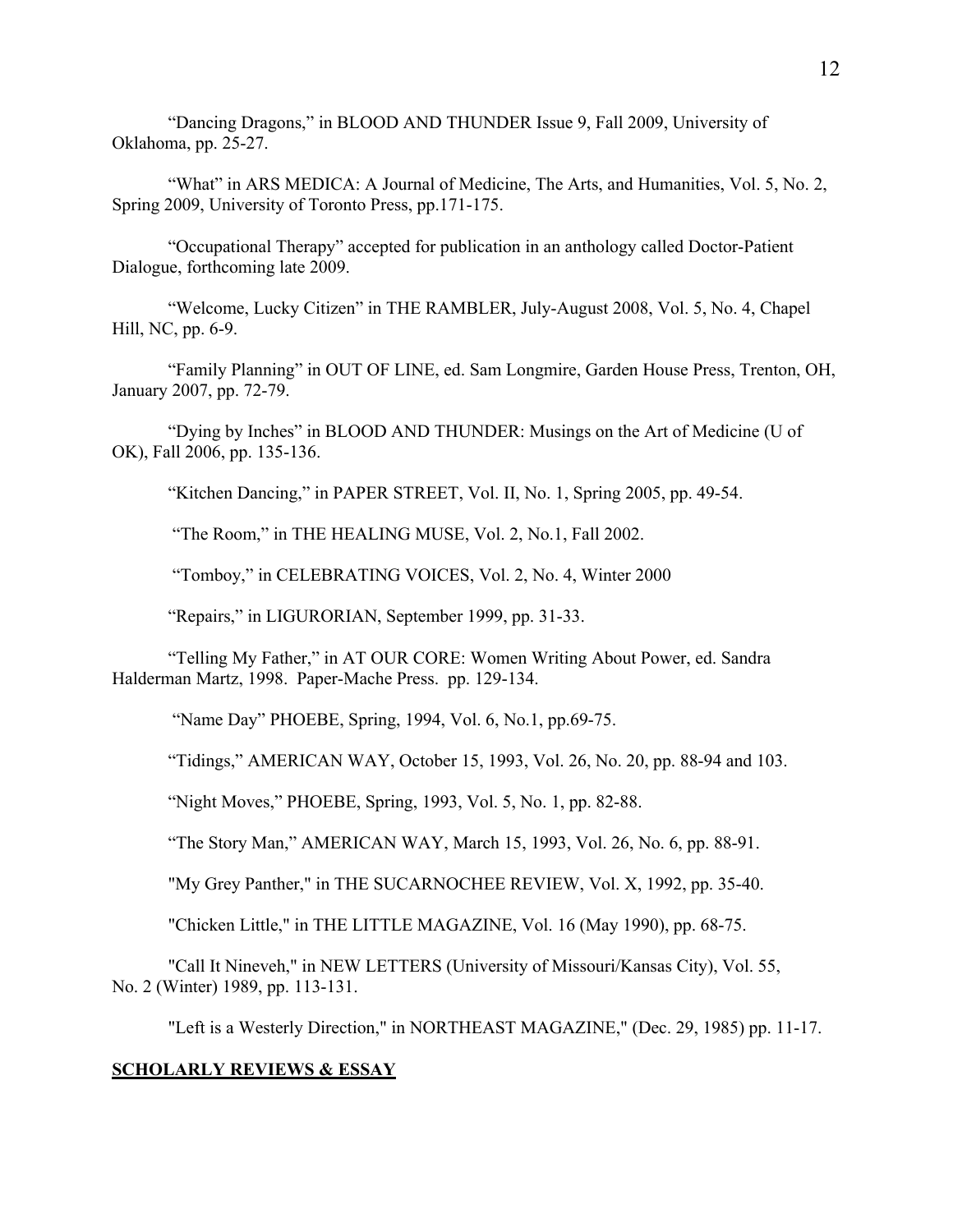"Informed Consent, An Ongoing Conversation" in *Narrative Inquiry in Bioethics*, Vol. 3, Issue 1, Spring, 2013.

"Commentary on Kay Ryan's 'Lighthouse Keeping'" in *Academic Medicine* Vol 86, No 12, December 2011, pp 1556-1557.

"Professional Relationships and Ethical Conflicts in The Hospital" chapter in The Picture of Health: Medical Ethics and the Movies", eds. Henri Colt et.al. Oxford U Press, May 2011.

"Psychiatrist on the Road: Encounters in Healing and Healthcare" in Psychiatric Times, September 1, 2009, Vol. 26, No. 9, http://www.psychiatrictimes.com

"Medicine and the Literature of Dying" for Common Threads, Hospice of CNY newsletter, Fall 2008.

"My Story, Your Attention, Our Connection" invited commentary for Literature, Arts, and Medicine blog of NYU at http://medhum.med.nyu.edu/blog" September 25, 2008.

"Search for Oz" book review with Catherine V. Caldicott in **ANNALS OF INTERNAL MEDICINE**, Vol. 148, Number 7, April 1, 2008, p. 568.

"Oncologist Lost" in ACADEMIC MEDICINE, Medicine and the Arts, Vol. 81, No. 10, October 2006, pp. 902-903.

"The Healing Muse" in "Literature and Medicine," ASBH EXCHANGE, Spring 2006, Vol.9, No. 2, p. 4.

"Mourning," review of Bruce Bennett's GRIEF AND LOVE, in TAR RIVER POETRY, Vol. 45, Number 1, Fall 2005, pp. 51-53.

"Fay Weldon: WORST FEARS." in WORLD LITERATURE TODAY (University of Oklahoma) Autumn, 1997, p. 153.

"Through the Ivory Gate," review in WORLD LITERATURE TODAY (University of Oklahoma), Winter 1994, pp. 126-127.

"Writing Dangerously," review in WORLD LITERATURE TODAY (University of Oklahoma), Autumn, 1993.

"Write On!" in CHRP Alumni News, Fall 1993, p. 4.

"Life Force," in WORLD LITERATURE TODAY (University of Oklahoma), Autumn 1992, p. 723.

"Overwhelmed by Place," in NEW LETTERS REVIEW OF BOOKS (University of Missouri), Vol. 5, No. 1, April 1992, p. 15.

"Humane Letters" on Irv Broughton's THE WRITER'S MIND in NEW LETTERS REVIEW OF BOOKS (University of Missouri), Vol. 4, No. 4, Summer 1991, p. 15.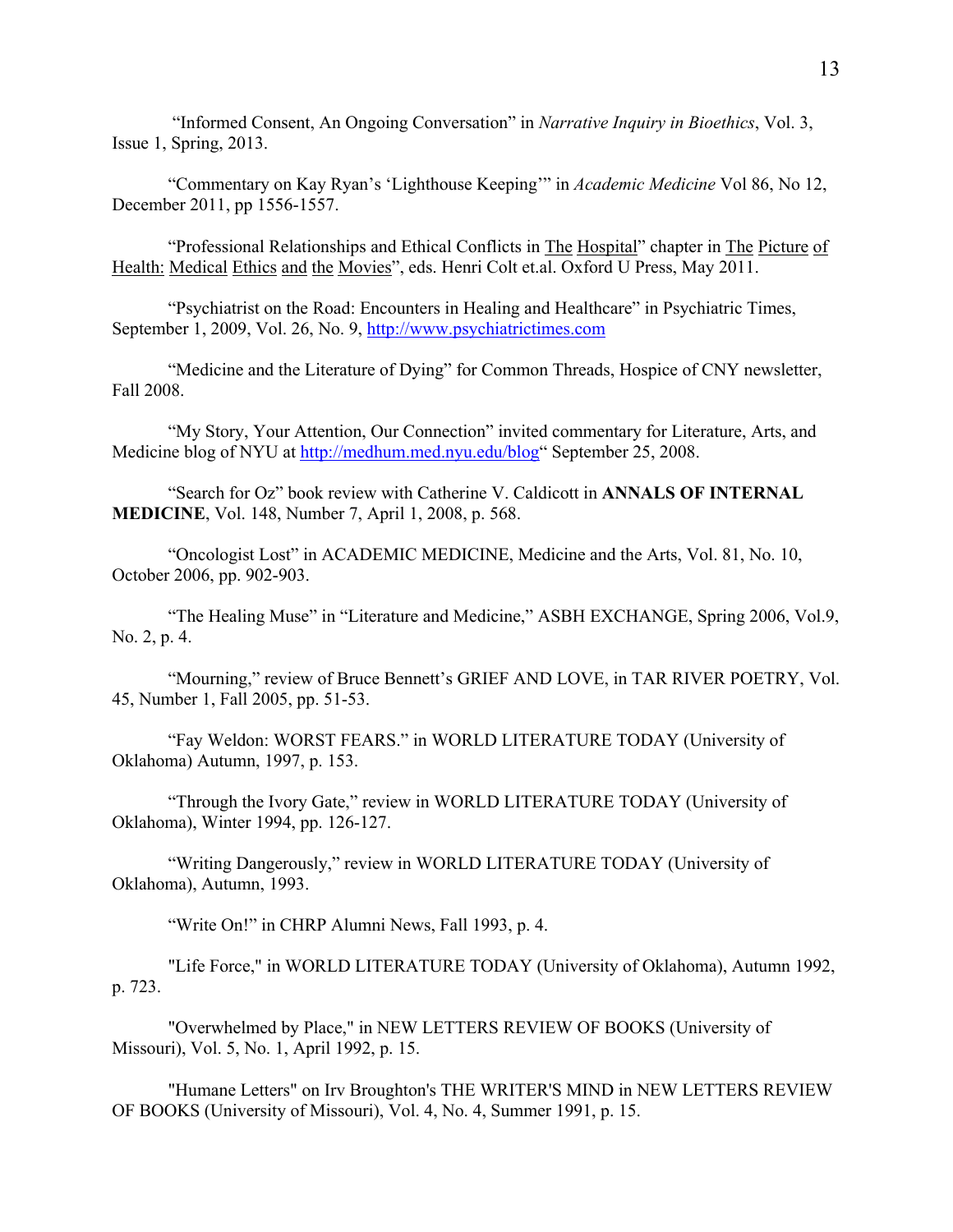"The Korean-American Experience" in NEW LETTERS REVIEW OF BOOKS (University of Missouri), Vol. 4, No. 3, April 1991, pp. 7 and 10.

"Dean Examines Hare" in NEW LETTERS REVIEW OF BOOKS (University of Missouri), Vol. 4, No. 3, April 1991, pp. 13-14.

"Dynamic Duo for Stage," in NEW LETTERS REVIEW OF BOOKS (University of Missouri), Vol. 3, No. 5, October 1990, pp. 4-5.

Review of Animal Acts by Cris Mazza in NEW LETTERS REVIEW OF BOOKS (University of Missouri), Vol. 3, No. 3, April 1990, p. 22.

"Lord of the Flies," in NEW LETTERS REVIEW OF BOOKS (University of Missouri), Vol. 3, No. 2 (January) 1990, pp. 10-11.

"Sea Changes: Annie Dillard's TEACHING A STONE TO TALK," in NORTH DAKOTA QUARTERLY (Spring) 1986, pp. 242-246.

"Review of John Updike's THE WITCHES OF EASTWICK in THE WOMEN'S STUDIES REVIEW (Ohio State University), Vol. 7 (May/June) 1985.

"Places in the Heart: Woman as Hero," in THE WOMEN'S STUDIES REVIEW, (Ohio State University), Vol. 6 (April) 1985.

"Annie Dillard: A Study," in TRIVIA: A JOURNAL OF IDEAS, Vol. 5 (Fall) 1984.

## **Upstate Medical University Committees:**

- Present: Chair, Bruce Dearing Writing Awards CBH Peer Review Teaching CBH Promotion and Tenure CBH RA Search CBH Secretary Search
- 2008-2012: Chair, Bruce Dearing Writing Awards Committee Search Committee, Associate Dean for Curriculum CBH Peer Review Teaching Committee CBH Promotion and Tenure Committee
- 2008-2000: Chair, Bruce Dearing Writing Awards Committee Medical Alumni Writing Award Committee Research Associate Search Committee President's Affirmative Action/Diversity Search Committee Ad hoc President's Academic Support Services Committee, Chair Bruce Dearing Writing Awards Committee, Chair

#### 1999-1996:

Assessment Committee, Chair Appointments, Promotion, & Tenure, College of Health Professions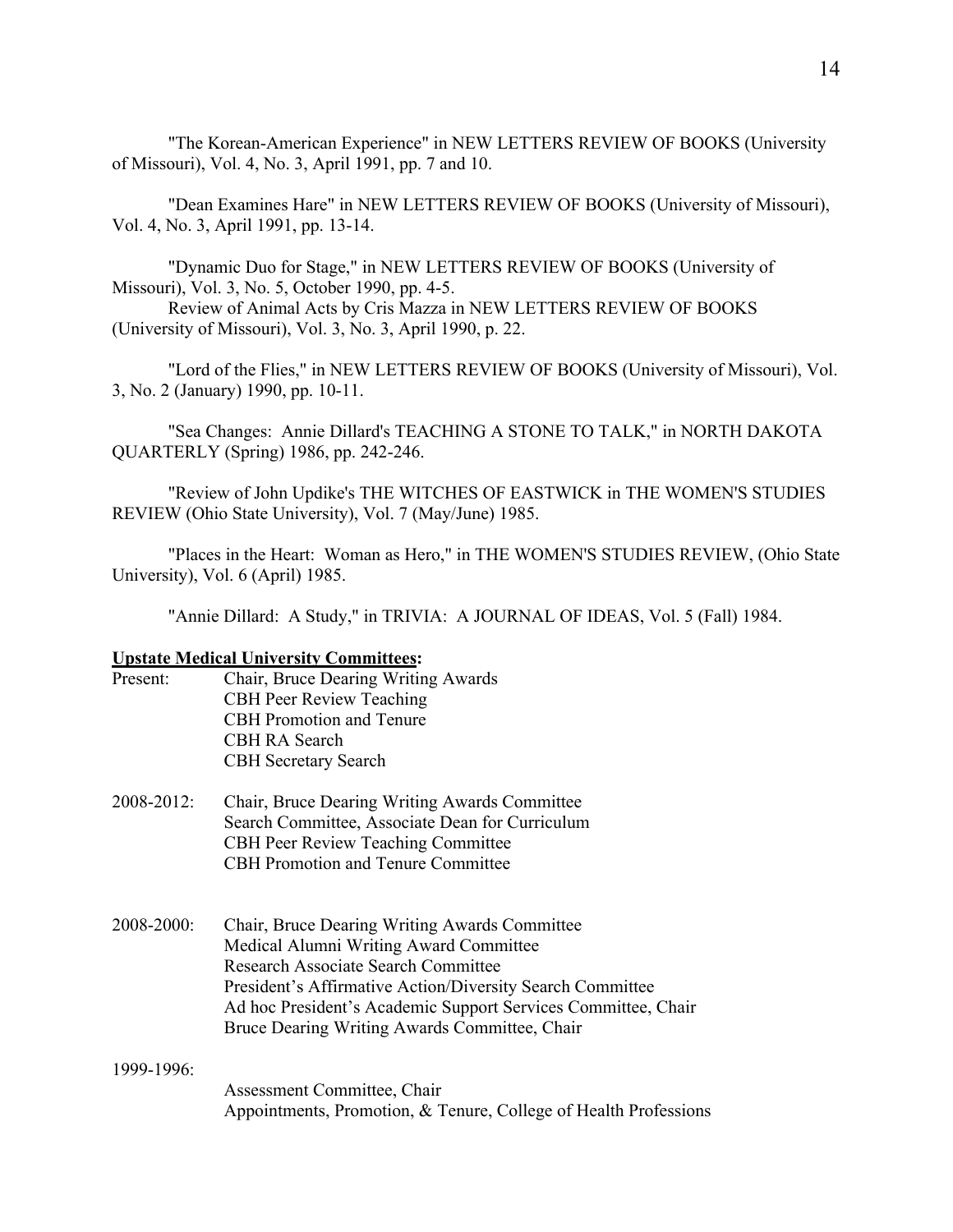Minority Recruitment, College of Medicine Grades & Promotions Committee, College of Health Professions Health Education Track Taskforce Dean's Productivity Ad Hoc Committee Retention Committee, Chair Bruce Dearing Writing Awards Committee Administration Review Board Diagnostic Testing Ad-Hoc Faculty-Student Affairs Public Relations Committee Radiation Therapy Admissions

## 1996- 1993:

Vice Chair, Faculty Assembly Dean's Search Committee, College of Health Professions Retention Committee, Chair Bruce Dearing Writing Awards Committee, Judicial Review Committee, Chair Sub-Committee (rewriting guidelines) Minority Recruitment Administration Review Board Radiation Therapy Admissions Diagnostic Testing Ad-Hoc Medical College Early Warning Identification Committee Assessment Faculty-Student Affairs J.B.Henry Endowed Scholarship, CHRP Board

## 1993-1992:

Retention Committee, Chair Medical College Early Warning Identification Committee Judicial Review Committee (rewriting guidelines) Radiation Therapy Admissions Diagnostic Testing Ad-Hoc Search Committee for Dean, Student Affairs/Admissions Faculty Development Judicial Board Minority Recruitment Assessment Bruce Dearing Writing Award

#### 1992-1991:

Minority Recruitment Retention, Chair Radiation Therapy Admissions Diagnostic Testing Ad-Hoc Executive Grades and Promotions Judicial Board Bruce Dearing Writing Awards Committee Faculty Development